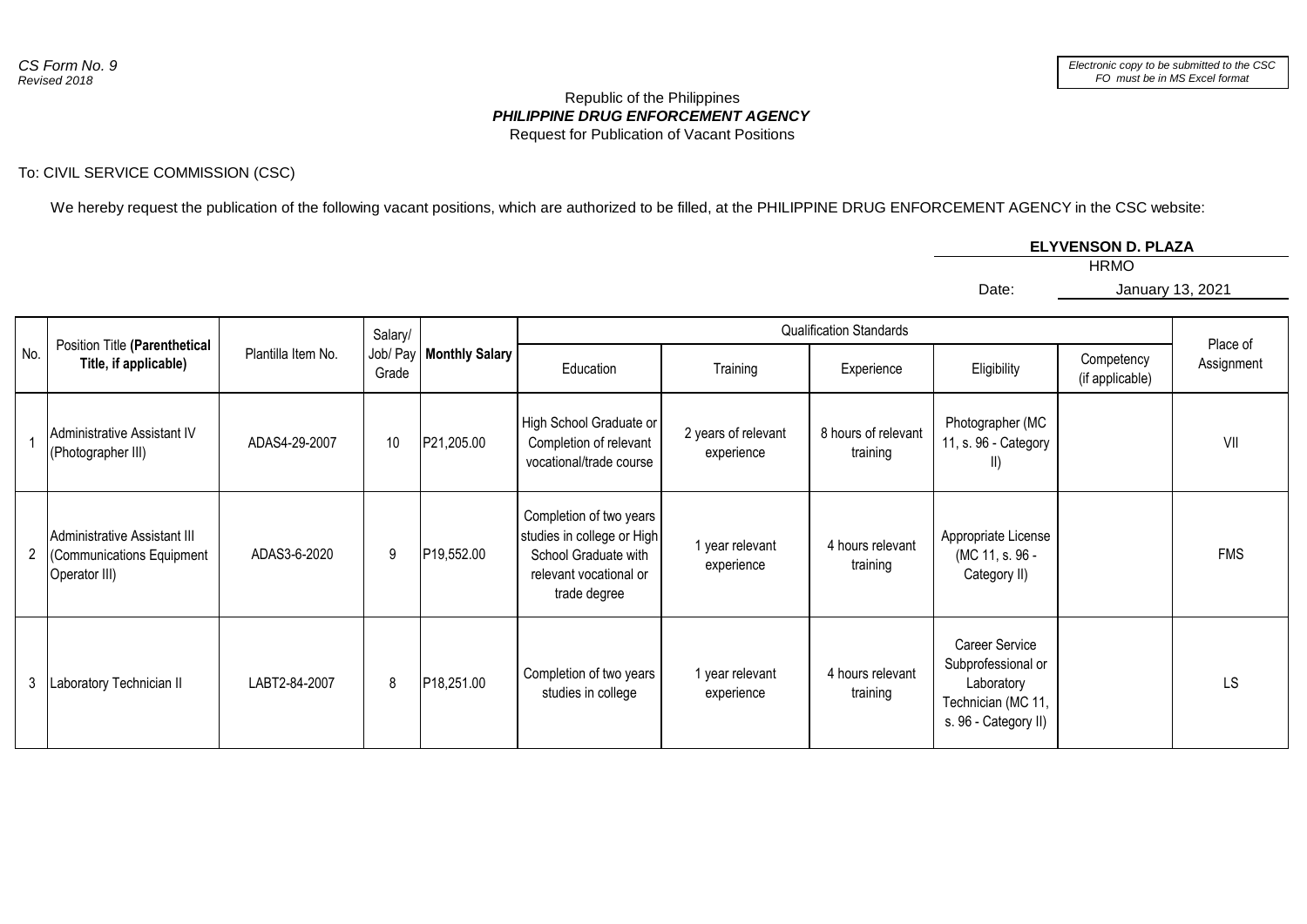| $\overline{4}$ | Administrative Assistant I<br>(Photographer II)                        | ADAS1-25-2007 | $\overline{7}$ | P17,179.00 | High School Graduate or<br>Completion of relevant<br>vocational/trade course                                            | none required | none required | Photographer (MC<br>11, s. 96 - Category<br>$\parallel$ | <b>ODG</b>   |
|----------------|------------------------------------------------------------------------|---------------|----------------|------------|-------------------------------------------------------------------------------------------------------------------------|---------------|---------------|---------------------------------------------------------|--------------|
| 5              | Administrative Assistant I<br>(Audio-Visual Equipment<br>Operator III) | ADAS1-5-2018  | $\overline{7}$ | P17,179.00 | High School Graduate or<br>Completion of relevant<br>vocational/trade course                                            | none required | none required | MC 10, s. 2013 -<br>Category II                         | <b>HRMS</b>  |
| $6\phantom{a}$ | Administrative Aide VI (CEO<br>$\mathbb{I}$                            | ADA6-12-2007  | 6              | P16,200.00 | Completion of two years<br>studies in college or High<br>School Graduate with<br>relevant vocational or<br>trade degree | none required | none required | Appropriate License<br>(MC 11, s. 96 -<br>Category II)  | <b>BARMM</b> |
| $\overline{7}$ | Administrative Aide VI (CEO<br>$\parallel$                             | ADA6-55-2007  | $6\,$          | P16,200.00 | Completion of two years<br>studies in college or High<br>School Graduate with<br>relevant vocational or<br>trade degree | none required | none required | Appropriate License<br>(MC 11, s. 96 -<br>Category II)  | <b>NCR</b>   |
| 8              | Administrative Aide VI (CEO<br>$\parallel$                             | ADA6-36-2007  | 6              | P16,200.00 | Completion of two years<br>studies in college or High<br>School Graduate with<br>relevant vocational or<br>trade degree | none required | none required | Appropriate License<br>(MC 11, s. 96 -<br>Category II)  | IV-A         |